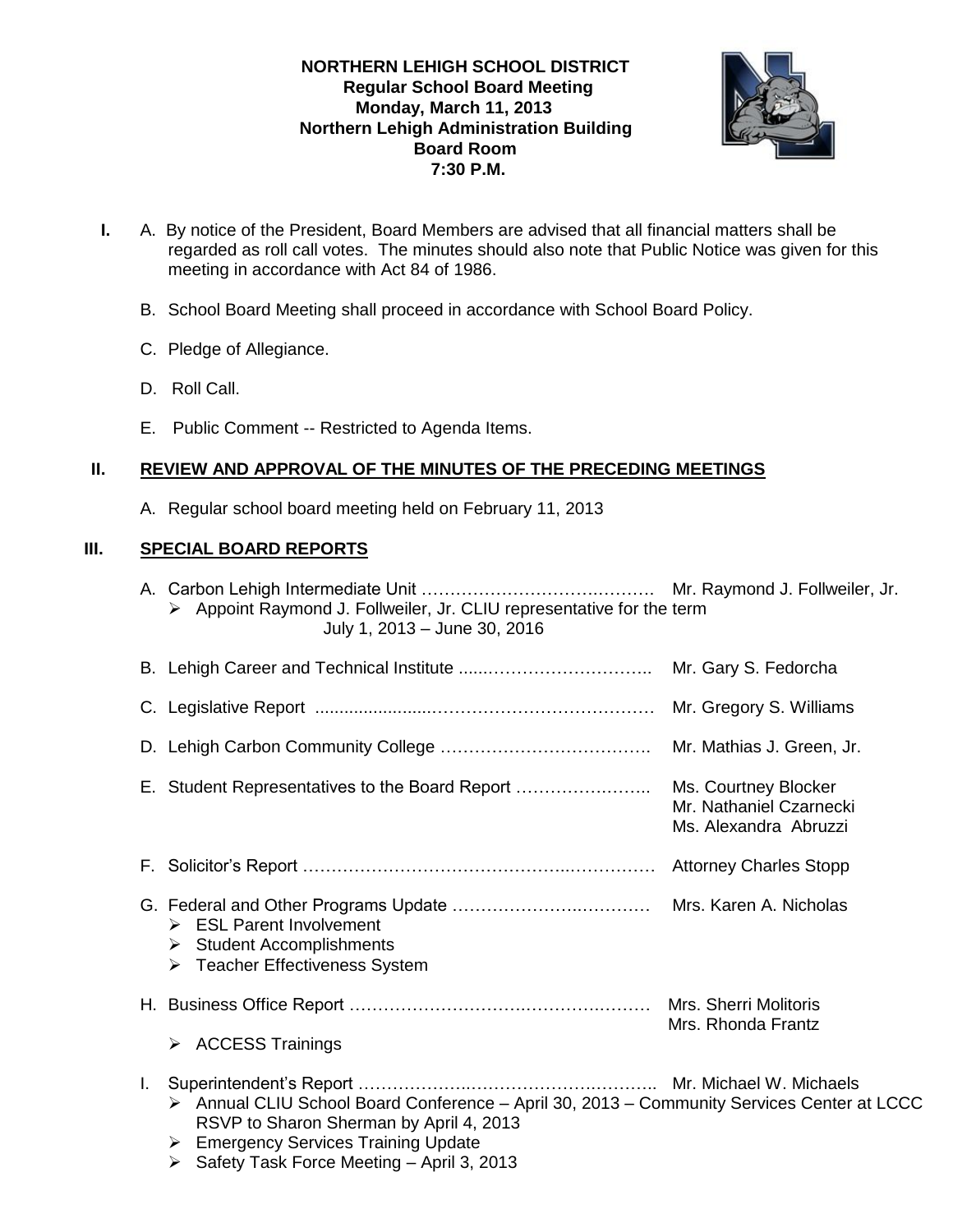J. An executive session will be held at 6:30 p.m. in the Administration Office Conference Room.

### **IV. PERSONNEL**

#### A. Retirement/Resignations

- 1. Accept the retirement resignation of Linda Marcincin from her position as Slatington Elementary Principal effective March 28, 2013. Dr. Marcincin will be retiring from the Northern Lehigh School District after 19 years of service.
- 2. With sincere regrets, accept the retirement resignation of Donna Marushak from her position as Slatington Elementary Fifth Grade teacher, effective on or about June 10, 2013. At this time she will begin her retirement from Northern Lehigh School District after 20 years.

#### B. Family Medical Leave

Approve the request of employee #4370 to take a twelve week Family Medical Leave on or about April 22, 2013. She is requesting to exhaust all accumulated sick and personal days. She plans to return to her current teaching position at the beginning of the 2013-2014 school year.

#### C. Co-Curricular Volunteer 2013-2014

Adam Merkle\* Assistant Girl's Soccer Coach **\*Pending Verification of Missing Documents**

- D. Substitute
	- 1. Instructional

Approve the following substitute teachers for the 2012-2013 school year at the 2012-2013 substitute teacher rates as approved on the Supplementary Personnel Salary Schedule:

Alyssa Minnich Elementary Education

- 2. Non-Instructional
	- a. Approve the following individuals as substitute cafeteria workers for the 2012-2013 school year at the 2012-2013 substitute rate as approved on the Supplementary Personnel Salary Schedule:

Laura Landis\* Jamie Kuhns  **\*Pending Verification of Missing Documents**

b. Approve the following individual as substitute secretary, aide, and cafeteria worker for the 2012-2013 school year at the 2012-2013 substitute rate as approved on the Supplementary Personnel Salary Schedule: Melissa Hunter

## **V. POLICY**

- A. Board Policy Second Reading
	- 1. Approve school board policy # 217 Pupils Graduation Requirements, as presented after second reading. **(Attachment #1)**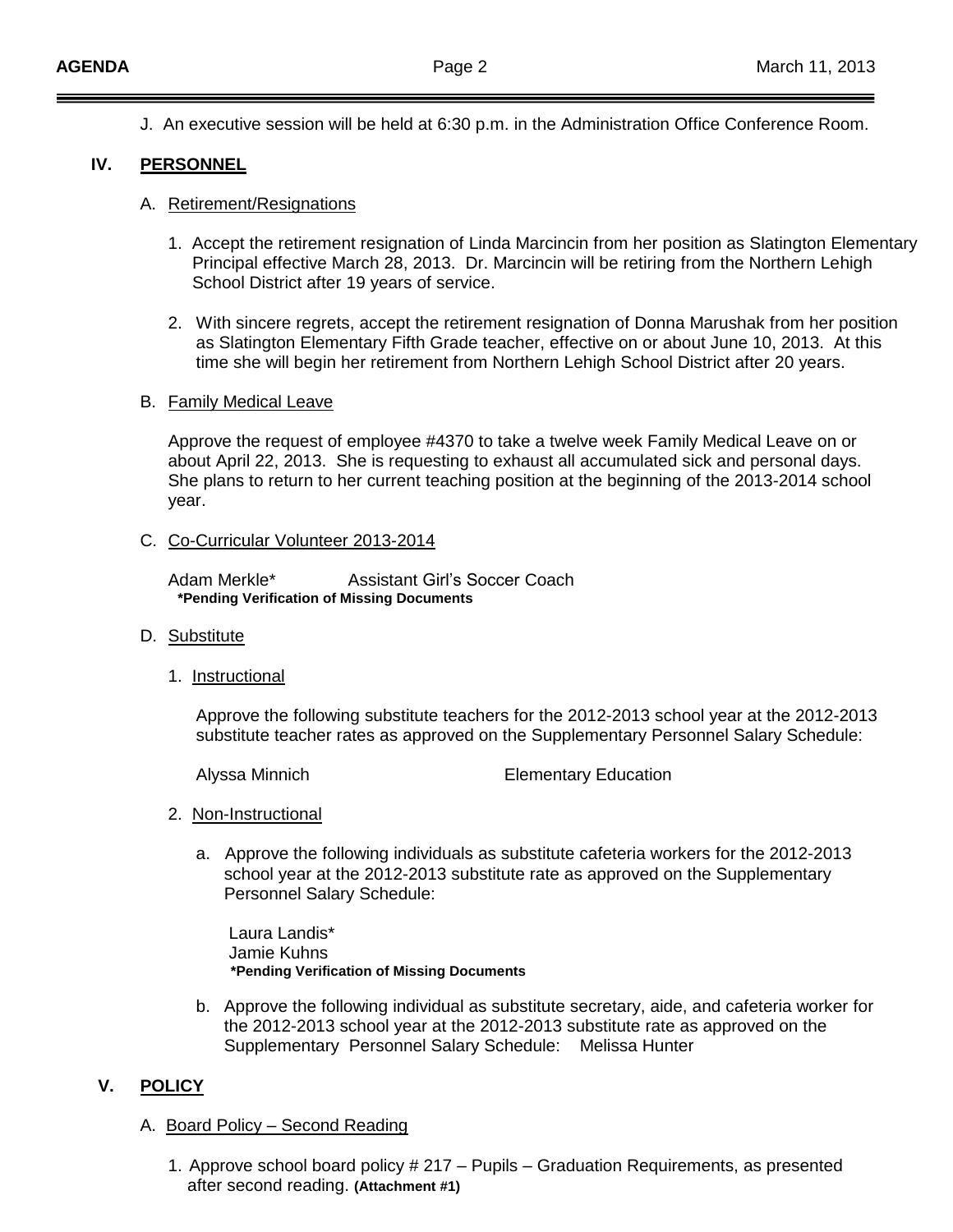2. Approve school board policy # 218.2 – Pupils – Terroristic Threats/Acts, as presented after second reading. **(Attachment #2)**

### B. Field Trips

1. Senior High Science Club – American Museum of Natural History, New York, NY – April 1, 2013 - Funded by Science Club students.

### **VI. CURRICULUM AND INSTRUCTION**

A. Due to budget constraints, authorize administration to discontinue sponsorship of students who attend Northampton Area Community College degree programs not offered at LCCC. Current students already enrolled in programs will continue to be sponsored until graduation.

### **VII. OLD BUSINESS**

### **VIII. NEW BUSINESS**

- A. Approve the Collective Bargaining Agreement between The Northern Lehigh School District and Northern Lehigh Educational Support Personnel Association. **(Copies distributed to Board Members only)**
- B. Approve the new Salary and Benefit Agreement between the Northern Lehigh School District and the Northern Lehigh Licensed Practical Nurses. **(Copies distributed to Board Members only)**
- C. Approve the new agreement between the Northern Lehigh School District and the Assistant to the Food Service Director. **(Copies distributed to Board Members only)**

# **IX. FINANCIAL**

- A. Approve the Following Financial Reports:
	- 1. NLMS Student Activities Account month January and February
- B. Approve the Following List of Bills:
	- 1. General Fund months of February and March
	- 2. Refreshment Stand month of February
	- 3. Cafeteria Fund month of February
	- 4. Capital Construction month of March
	- 5. Capital Reserve month of January

#### C. Lehigh Career & Technical Institute 2013-2014Budget

Approve a resolution regarding the Lehigh Career & Technical Institute general fund budget and Academic Center expenditures for the 2013-2014 school year. The general fund budget total is \$23,598,900.00 an increase of \$501,170 or 2.17%. Northern Lehigh School District's portion of the 2013-2014 general fund budget is \$898,390.01 a decrease of \$52,719.89. The expenditures for the Academic Center budget for the period of July 1, 2013 through June 30, 2014 total \$1,361,509.00 a decrease of \$12,781.00 or .93%. Northern Lehigh School District's portion is \$31,819, a decrease of \$8,141.00. A copy of the budget was distributed to board members with the agenda. **(Attachment #3)**